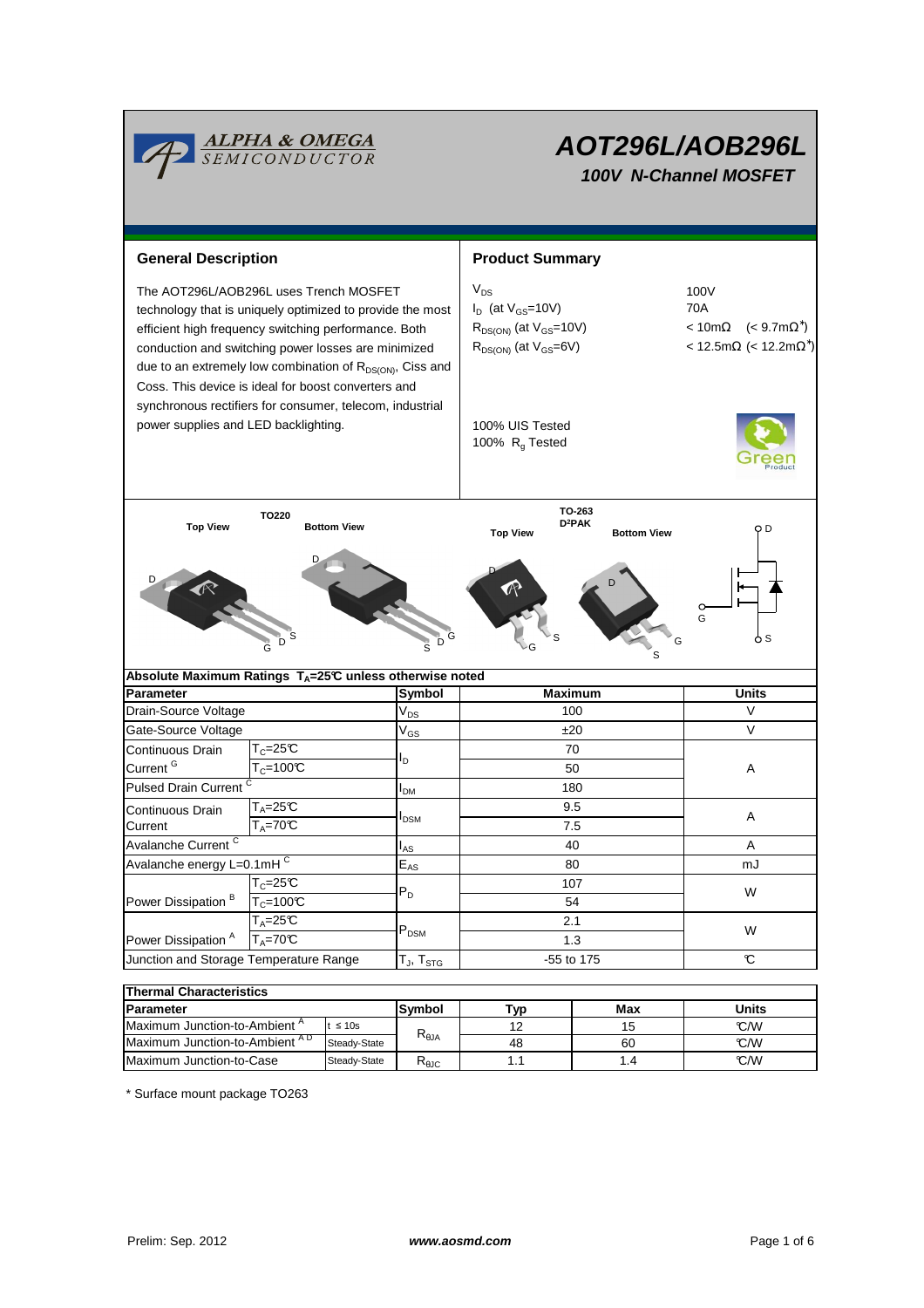

#### **Electrical Characteristics (TJ=25°C unless otherwise noted)**

| <b>Symbol</b>                 | Parameter                                          | <b>Conditions</b>                                            | Min  | <b>Typ</b> | <b>Max</b>   | <b>Units</b> |
|-------------------------------|----------------------------------------------------|--------------------------------------------------------------|------|------------|--------------|--------------|
| <b>STATIC PARAMETERS</b>      |                                                    |                                                              |      |            |              |              |
| <b>BV<sub>DSS</sub></b>       | Drain-Source Breakdown Voltage                     | $I_D = 250 \mu A$ , $V_{GS} = 0V$                            | 100  |            |              | $\vee$       |
| $I_{DSS}$                     | Zero Gate Voltage Drain Current                    | $V_{DS}$ =100V, $V_{GS}$ =0V                                 |      |            | 1            |              |
|                               |                                                    | $T_i = 55C$                                                  |      |            | 5            | μA           |
| $I_{GSS}$                     | Gate-Body leakage current                          | $V_{DS} = 0V$ , $V_{GS} = \pm 20V$                           |      |            | ±100         | nA           |
| $V_{GS(th)}$                  | Gate Threshold Voltage                             | $V_{DS} = V_{GS}$ , $I_D = 250 \mu A$                        | 2.3  | 2.9        | 3.4          | V            |
| $I_{D(ON)}$                   | On state drain current                             | $V_{GS}$ =10V, $V_{DS}$ =5V                                  | 180  |            |              | A            |
| $R_{DS(ON)}$                  | Static Drain-Source On-Resistance                  | $V_{GS}$ =10V, $I_D$ =20A                                    |      | 8.2<br>10  |              |              |
|                               |                                                    | $T_{\rm J}$ =125 $\rm C$<br>TO220                            |      | 14.2       | 17.2         | $m\Omega$    |
|                               |                                                    | $V_{GS}$ =6V, $I_D$ =20A                                     |      | 9.7        | 12.5         | $m\Omega$    |
|                               |                                                    | TO220                                                        |      |            |              |              |
|                               |                                                    | $V_{GS}$ =10V, $I_{D}$ =20A                                  |      | 7.9        | 9.7          | $m\Omega$    |
|                               |                                                    | TO263                                                        |      |            |              |              |
|                               |                                                    | $V_{GS}$ =6V, $I_D$ =20A                                     |      | 9.4        | 12.2         | $m\Omega$    |
|                               |                                                    | TO263                                                        |      |            |              |              |
| $g_{FS}$                      | <b>Forward Transconductance</b>                    | $V_{DS}$ =5V, I <sub>D</sub> =20A                            |      | 62         |              | S            |
| $V_{SD}$                      | Diode Forward Voltage                              | $I_S = 1A$ , $V_{GS} = 0V$                                   |      | 0.7        | $\mathbf{1}$ | $\vee$       |
| $\mathsf{I}_\mathsf{S}$       | Maximum Body-Diode Continuous Current <sup>G</sup> |                                                              |      |            | 70           | Α            |
| <b>DYNAMIC PARAMETERS</b>     |                                                    |                                                              |      |            |              |              |
| $C_{\underline{\text{iss}}}$  | Input Capacitance                                  |                                                              |      | 2785       |              | pF           |
| $\overline{C}_{\mathrm{oss}}$ | Output Capacitance                                 | $V_{GS}$ =0V, $V_{DS}$ =50V, f=1MHz                          |      | 238        |              | рF           |
| $\mathsf{C}_{\mathsf{rss}}$   | <b>Reverse Transfer Capacitance</b>                |                                                              |      | 12         |              | pF           |
| $R_{q}$                       | Gate resistance                                    | $V_{GS}$ =0V, $V_{DS}$ =0V, f=1MHz                           | 0.25 | 0.55       | 0.85         | Ω            |
|                               | <b>SWITCHING PARAMETERS</b>                        |                                                              |      |            |              |              |
| $Q_{g(10V)}$                  | <b>Total Gate Charge</b>                           |                                                              |      | 37         | 52           | пC           |
| $Q_{g(4.5V)}$                 | <b>Total Gate Charge</b>                           | $V_{GS}$ =10V, $V_{DS}$ =50V, $I_{D}$ =20A                   |      | 16.5       | 24           | nС           |
| $\mathsf{Q}_{\text{gs}}$      | Gate Source Charge                                 |                                                              |      | 11.5       |              | nС           |
| $Q_{qd}$                      | Gate Drain Charge                                  |                                                              |      | 5          |              | nС           |
| $t_{D(0n)}$                   | Turn-On DelayTime                                  |                                                              |      | 13         |              | ns           |
| $\mathbf{t}_\mathrm{r}$       | Turn-On Rise Time                                  | $V_{GS}$ =10V, $V_{DS}$ =50V, R <sub>L</sub> =2.5 $\Omega$ , |      | 8.5        |              | ns           |
| $t_{D(off)}$                  | Turn-Off DelayTime                                 | $R_{\text{GEN}} = 3\Omega$                                   |      | 29         |              | ns           |
| $\mathsf{t}_{\mathsf{f}}$     | Turn-Off Fall Time                                 |                                                              |      | 4          |              | ns           |
| $t_{rr}$                      | <b>Body Diode Reverse Recovery Time</b>            | $I_F = 20A$ , dl/dt=500A/ $\mu$ s                            |      | 35         |              | ns           |
| $\overline{Q}_{rr}$           | Body Diode Reverse Recovery Charge                 | $I_F = 20A$ , dl/dt=500A/ $\mu$ s                            |      | 210        |              | nС           |

A. The value of R<sub>ala</sub> is measured with the device mounted on 1in<sup>2</sup> FR-4 board with 2oz. Copper, in a still air environment with T<sub>a</sub> =25°C. The Power dissipation P<sub>DSM</sub> is based on R <sub>θJA</sub> and the maximum allowed junction temperature of 150°C. The value in any given application depends on the user's specific board design, and the maximum temperature of 175°C may be used if the PCB allows it.

B. The power dissipation P<sub>D</sub> is based on T<sub>J(MAX)</sub>=175°C, using junction-to-case thermal resistance, and is more useful in setting the upper dissipation limit for cases where additional heatsinking is used.

C. Repetitive rating, pulse width limited by junction temperature  $T_{J(MAX)}$ =175°C. Ratings are based on low frequency and duty cycles to keep initial  $T_J = 25^\circ$  C.

D. The  $R_{\theta JA}$  is the sum of the thermal impedance from junction to case  $R_{\theta JC}$  and case to ambient.

E. The static characteristics in Figures 1 to 6 are obtained using <300µs pulses, duty cycle 0.5% max.

F. These curves are based on the junction-to-case thermal impedance which is measured with the device mounted to a large heatsink, assuming a maximum junction temperature of  $T_{J(MAX)}=175^{\circ}$  C. The SOA curve provides a single pulse rating.

G. The maximum current limited by package.

H. These tests are performed with the device mounted on 1 in<sup>2</sup> FR-4 board with 2oz. Copper, in a still air environment with T<sub>A</sub>=25°C.

THIS PRODUCT HAS BEEN DESIGNED AND QUALIFIED FOR THE CONSUMER MARKET. APPLICATIONS OR USES AS CRITICAL COMPONENTS IN LIFE SUPPORT DEVICES OR SYSTEMS ARE NOT AUTHORIZED. AOS DOES NOT ASSUME ANY LIABILITY ARISING OUT OF SUCH APPLICATIONS OR USES OF ITS PRODUCTS. AOS RESERVES THE RIGHT TO IMPROVE PRODUCT DESIGN, FUNCTIONS AND RELIABILITY WITHOUT NOTICE.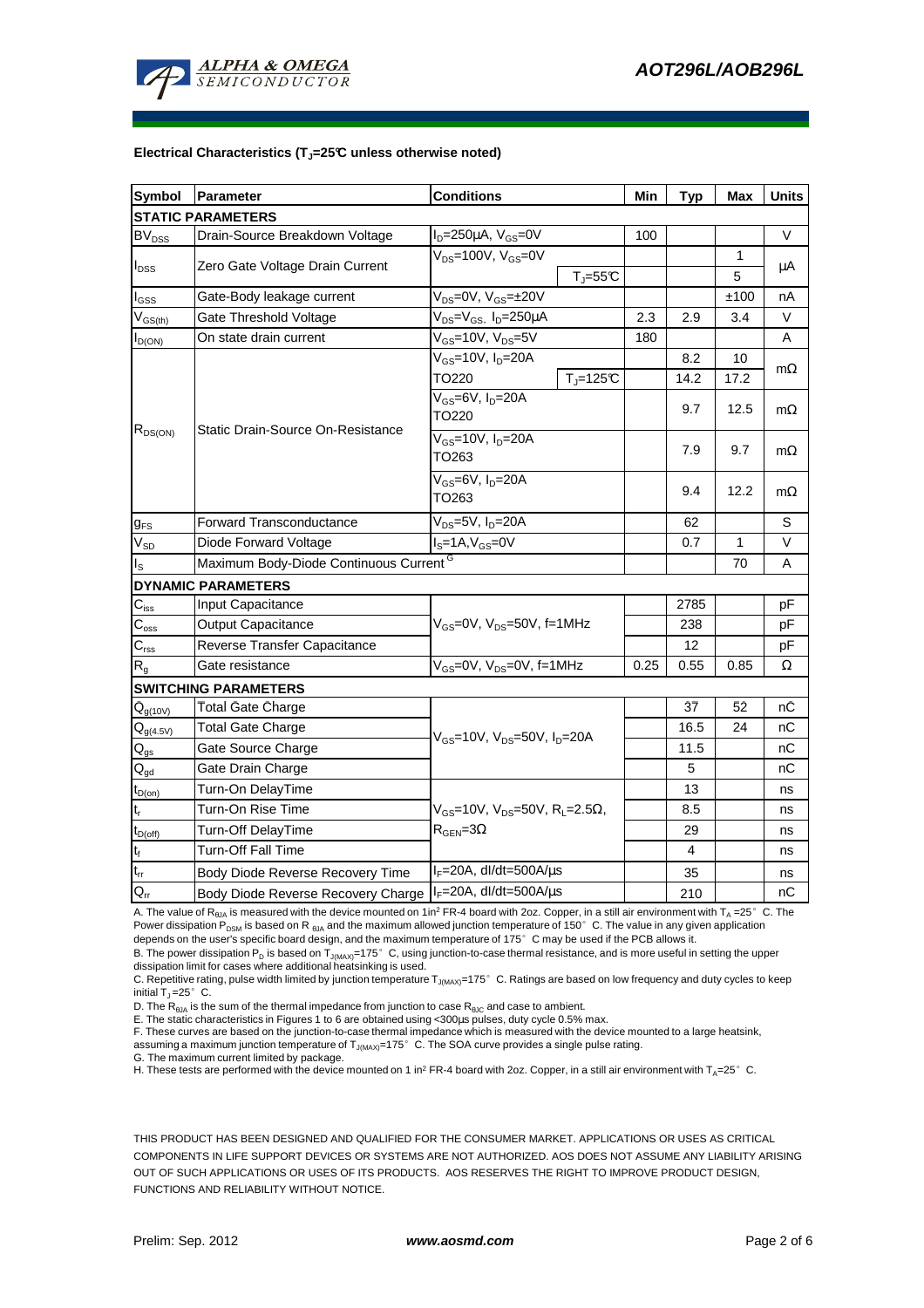

# **TYPICAL ELECTRICAL AND THERMAL CHARACTERISTICS**

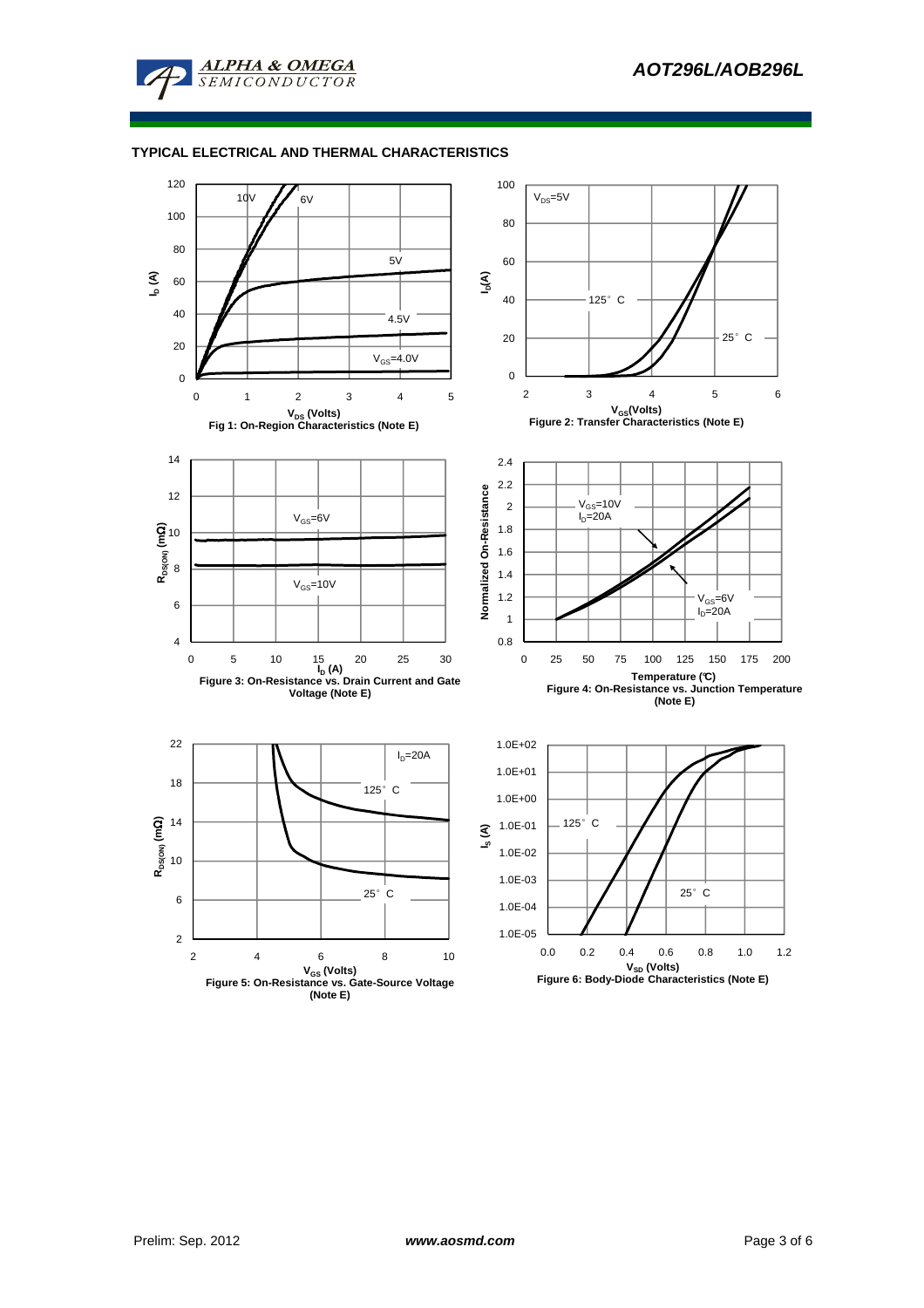

### **TYPICAL ELECTRICAL AND THERMAL CHARACTERISTICS**



**Figure 11: Normalized Maximum Transient Thermal Impedance (Note F)**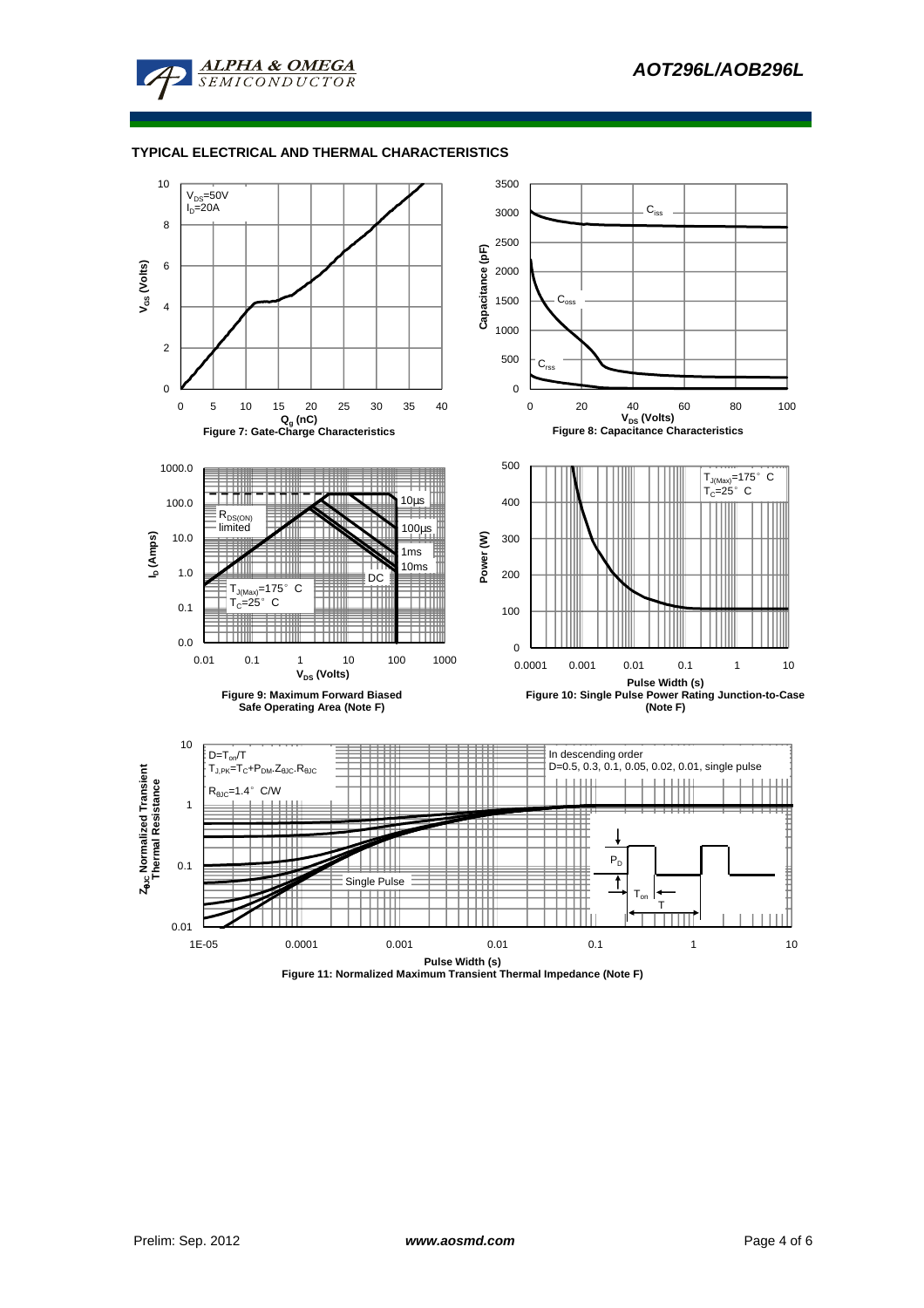

### **TYPICAL ELECTRICAL AND THERMAL CHARACTERISTICS**